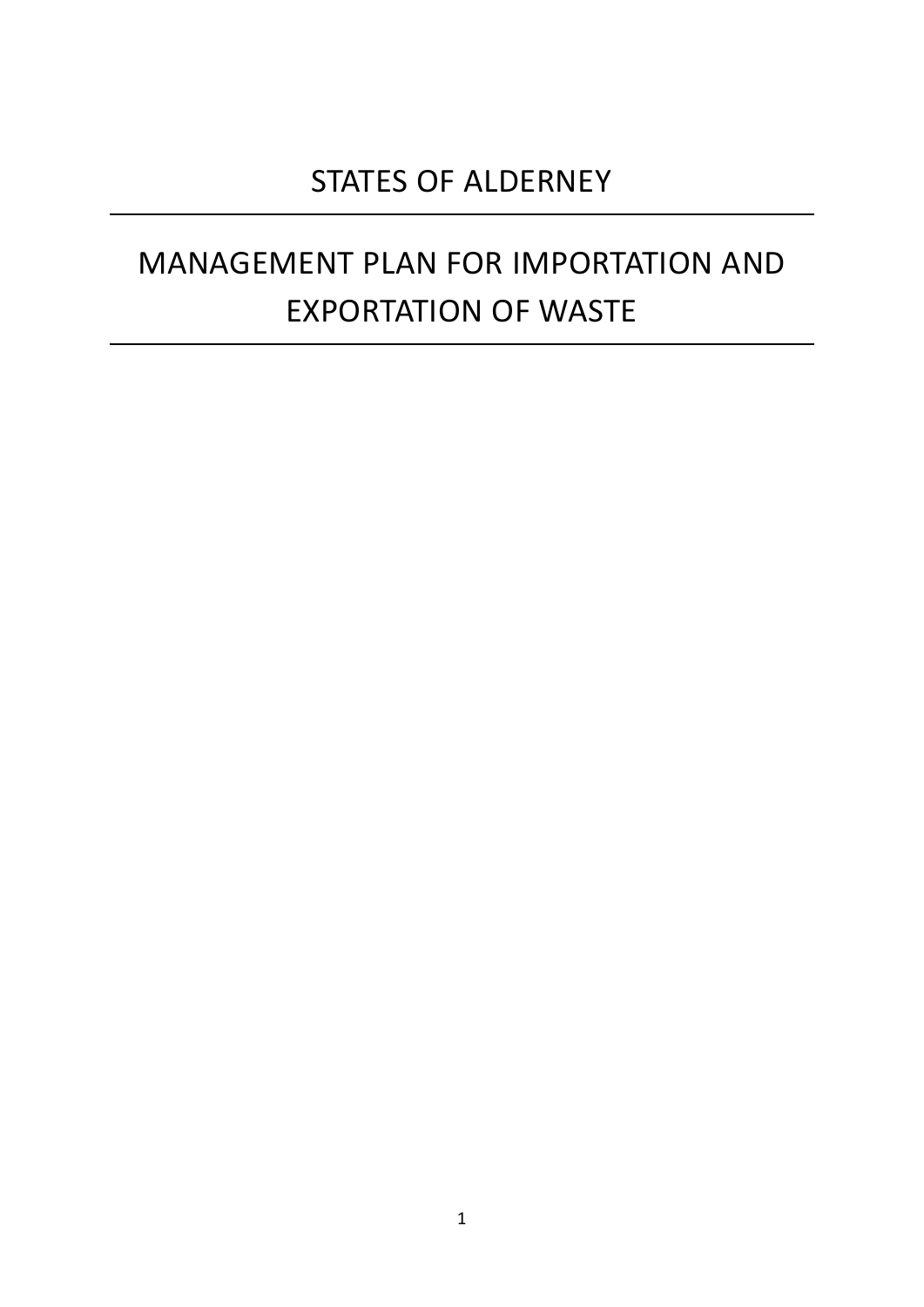# **Contents**

| The Director of Environmental Health and Pollution Regulation, (the Director)  16 |  |
|-----------------------------------------------------------------------------------|--|
|                                                                                   |  |
|                                                                                   |  |
|                                                                                   |  |
|                                                                                   |  |
|                                                                                   |  |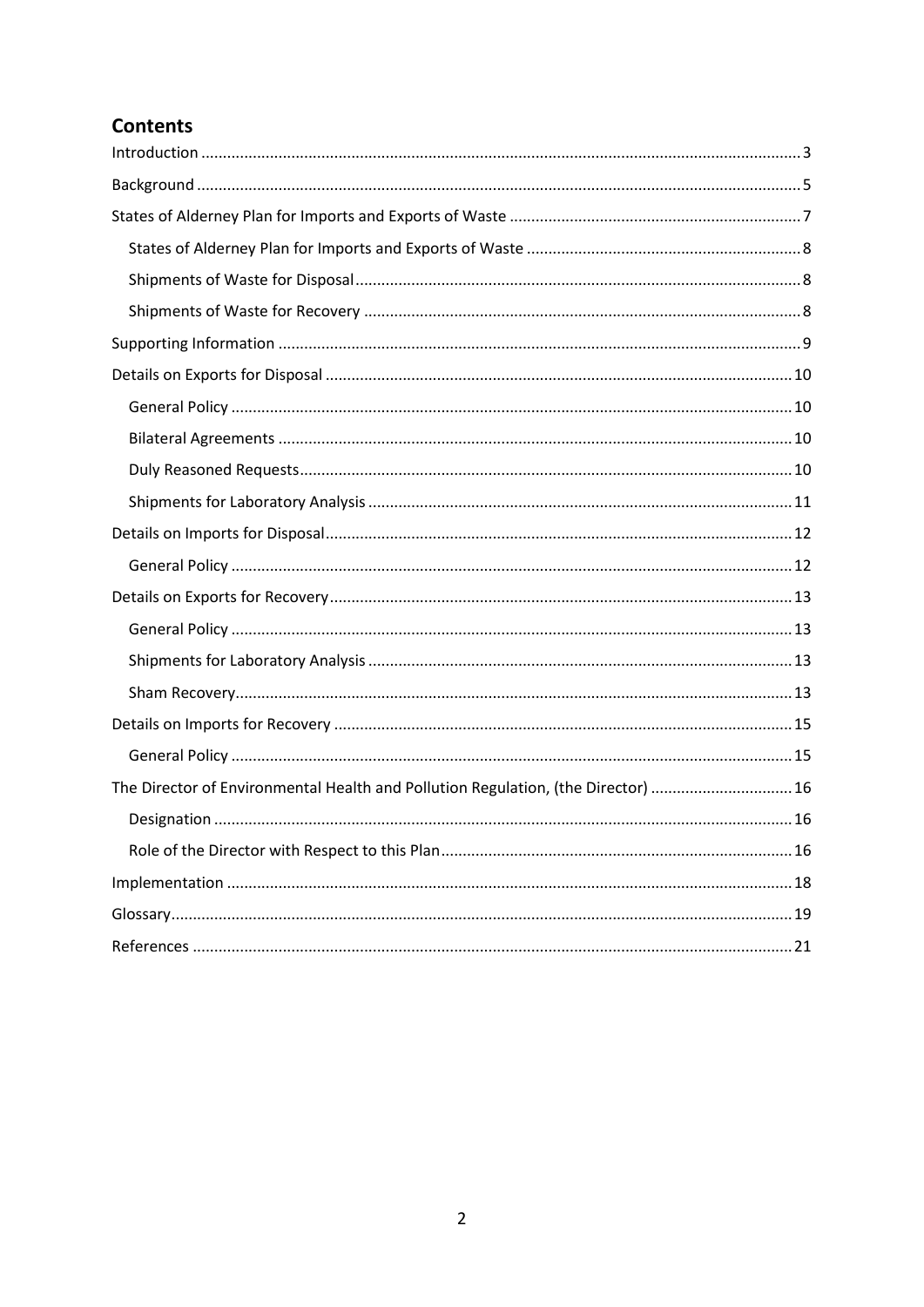### <span id="page-2-0"></span>**Introduction**

The States of Alderney Policy and Finance Committee, acting on the advice of the Director of Environmental Health and Pollution Regulation in Guernsey, must prepare and submit to the States of Alderney a management plan for the importation and exportation of waste in accordance with section 14 of The Transfrontier Shipment of Waste (Alderney) Ordinance, 2018.

This Plan sets out the States of Alderney's policy on the import into and export of waste from Alderney of waste shipments and it provides for grounds to make objections to, and where necessary, take action to prevent such shipments not approved in the Plan.

For the purposes of the Plan, Alderney includes the islands and islets around the coast of Alderney and the territorial waters adjacent to Alderney.

There is separate transfrontier shipment legislation in Guernsey and Sark. New transfrontier shipment Ordinances are proposed in Guernsey and Sark, subject to approval by the States of Guernsey and the Chief Pleas of Sark, which are similar to the 2018 Alderney Ordinance except that in Guernsey waste imports, whilst subject to restrictions, are not prohibited as in Alderney and Sark. If that legislation is approved, each island is required to produce its own import and export plan. Each of these plans will need to be consistent with the provisions of the Basel Convention that was extended to the whole Bailiwick in 2002.

Alderney has currently not developed any legislation equivalent to The Environmental Pollution (Guernsey) Law, 2004. As such, it has no regulatory controls required to licence, supervise and control waste operations on the island. In addition, it currently has no operational capacity to deal with waste imported from other locations and so the proposed Ordinance and this plan, consistent with the current legislation, prohibits all imports for recovery or disposal.

Alderney, like Guernsey, has international obligations to only export types of waste to which the Basel Convention applies<sup>1</sup> when the receiving location is a signatory to the Basel Convention<sup>2</sup>. In certain circumstances, where waste is to be recovered, the export of such waste can also be to and from a member of the Organization for Economic Co-operation and Development (OECD).

<sup>1</sup> <sup>1</sup> The Basel Convention applies to hazardous waste and certain other wastes (household waste and incinerator ash as defined in the Convention).

<sup>&</sup>lt;sup>2</sup> The other islands of the Bailiwick and the Bailiwick of Jersey are also treated as parties to the Basel Convention as the UK's ratification of the Convention has been extended to them.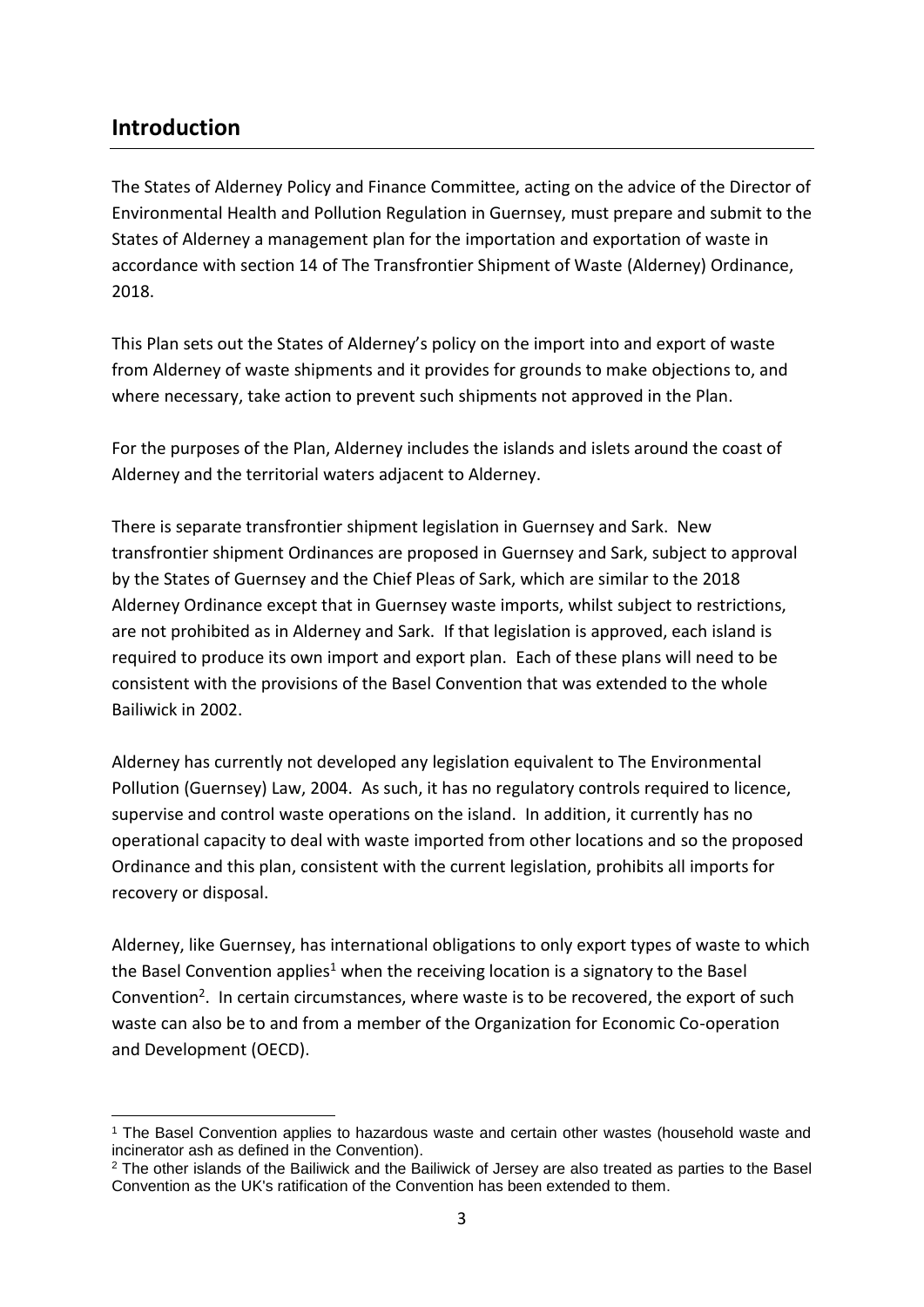This document sets out the Plan, (page 8), setting out the principal policies regarding waste exports and imports. This is followed by explanatory information on the policies that apply around the disposal or recovery of waste when exported from or imported into Alderney.

The explanatory information should be read with the Transfrontier Shipment of Waste (Alderney) Ordinance, 2018 and the information reflects the legislation in force at the time the guidance is approved.

James Dent Chairman Policy and Finance Committee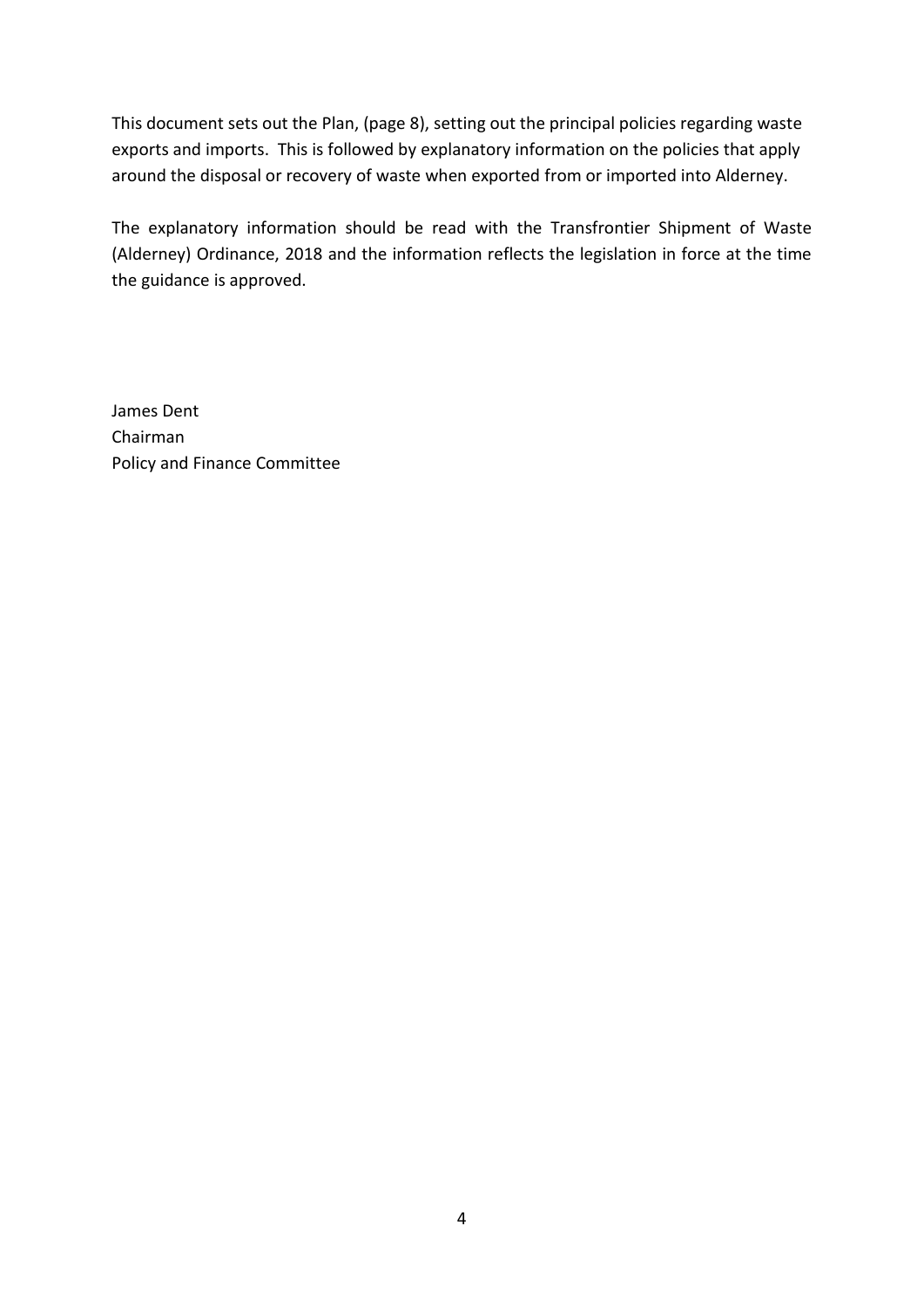# <span id="page-4-0"></span>**Background**

The appropriate disposal of hazardous waste when shipped around the world is subject to the international agreement known as the Basel Convention. The convention came into effect on 5 May 1992.

The purpose of the Basel Convention is to control transboundary movements of hazardous waste and their disposal in order to meet the objective of protecting human health and the environment against the adverse effects of such wastes. The UK's ratification of the convention was extended to the Bailiwick of Guernsey with effect from 27 November 2002.

In order to ensure compliance with this convention the States of Alderney approved The Transfrontier Shipment of Waste (Alderney) Ordinance, 2002. This Ordinance gave effect in Alderney to the controls set out in the Council Regulation (EEC) No 259/93 of 1 February 1993 on the supervision and control of shipments of waste within, into and out of the European Community subject to appropriate modifications for Alderney. At that time, this Regulation also implemented the provisions of the Organization for Economic Co-operation and Development, (OECD) Decision applying to movements of waste for recovery between OECD countries which includes provision for the recovery of non-hazardous wastes through a more streamlined, risk-based control system than under the Basel Convention<sup>3</sup>.

In order to bring the local legislation up to date with the current EU Regulation 1013/2006, the States will be asked to approve The Transfrontier Shipment of Waste (Alderney) Ordinance, 2018 (the 2018 Ordinance), which gives effect in Alderney to the current EU regulation (with appropriate modifications). Section 14 of the 2018 Ordinance requires that The States Policy and Finance Committee must prepare and submit to the States for approval a management plan for the importation and exportation of waste which must contain the States policies in relation to the import and export of waste for recovery and disposal. The Plan is set out at page 8 of this document (the Plan).

The Plan, should it be approved by the States of Alderney, will become the States of Alderney Management Plan for the Importation and Exportation of Waste, as required under section 14. The 2018 Ordinance requires the Alderney competent authority, the Director of Environmental Health and Pollution Regulation (the Director) acting on behalf of the States of Alderney, to object to and prevent shipments of waste which the Plan indicates should not be imported into, or exported from Alderney.

<sup>1</sup> <sup>3</sup> The original OECD Convention and all instruments made under it extend to the Channel Islands and the Isle of Man, unless there is a contrary indication in a particular case, so they are treated as OECD countries for these purposes.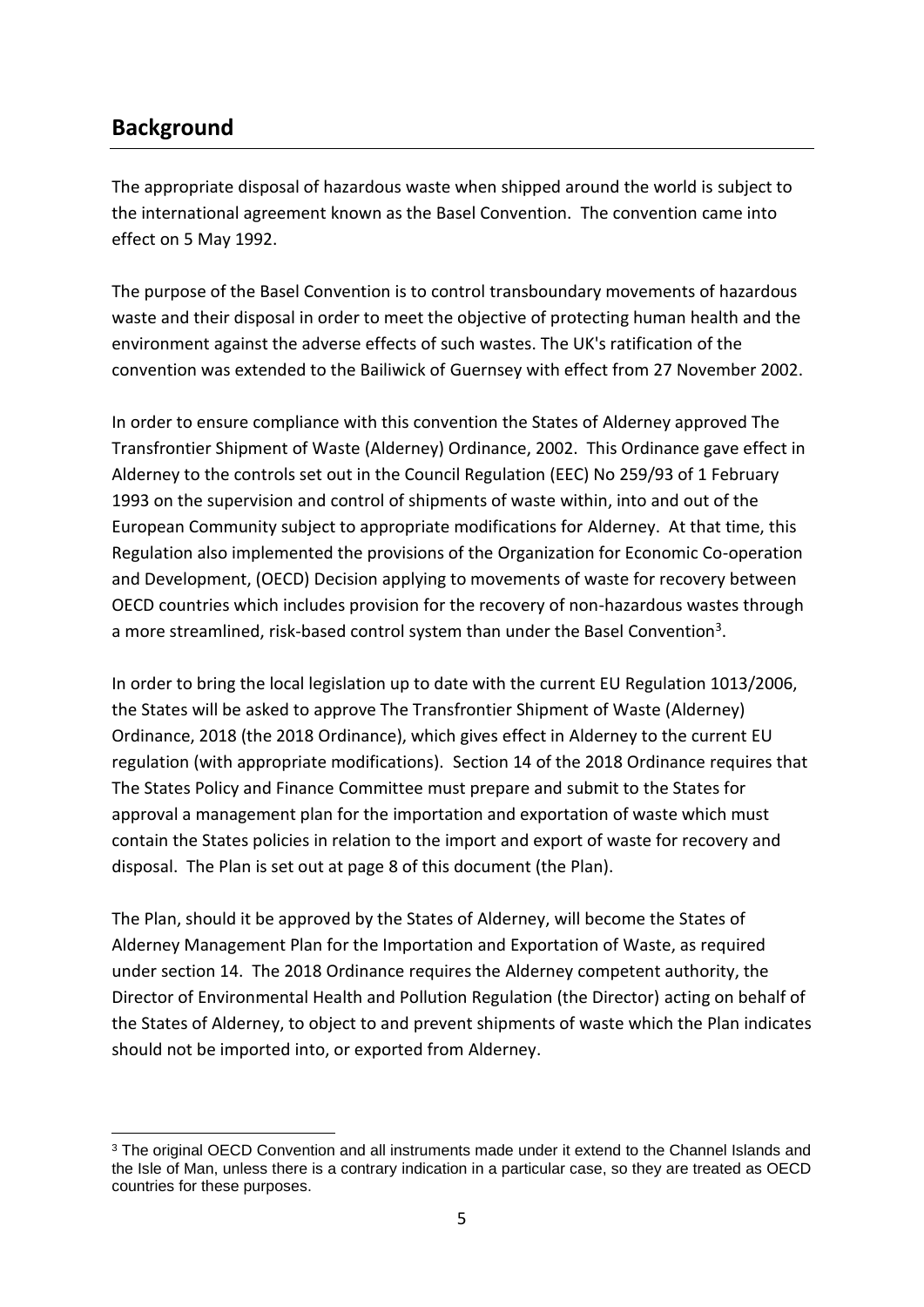The Plan only applies to Alderney as there are separate provisions with respect to Guernsey, (the Transfrontier Shipment of Waste (Guernsey) Ordinance, 2018) and the proposed Sark (the Transfrontier Shipment of Waste (Sark) Ordinance, 2019), respectively. Additional plans on the importation and exportation of waste for Guernsey and Sark will also be required under these separate Ordinances, subject to approval by the States of Guernsey and Chief Pleas.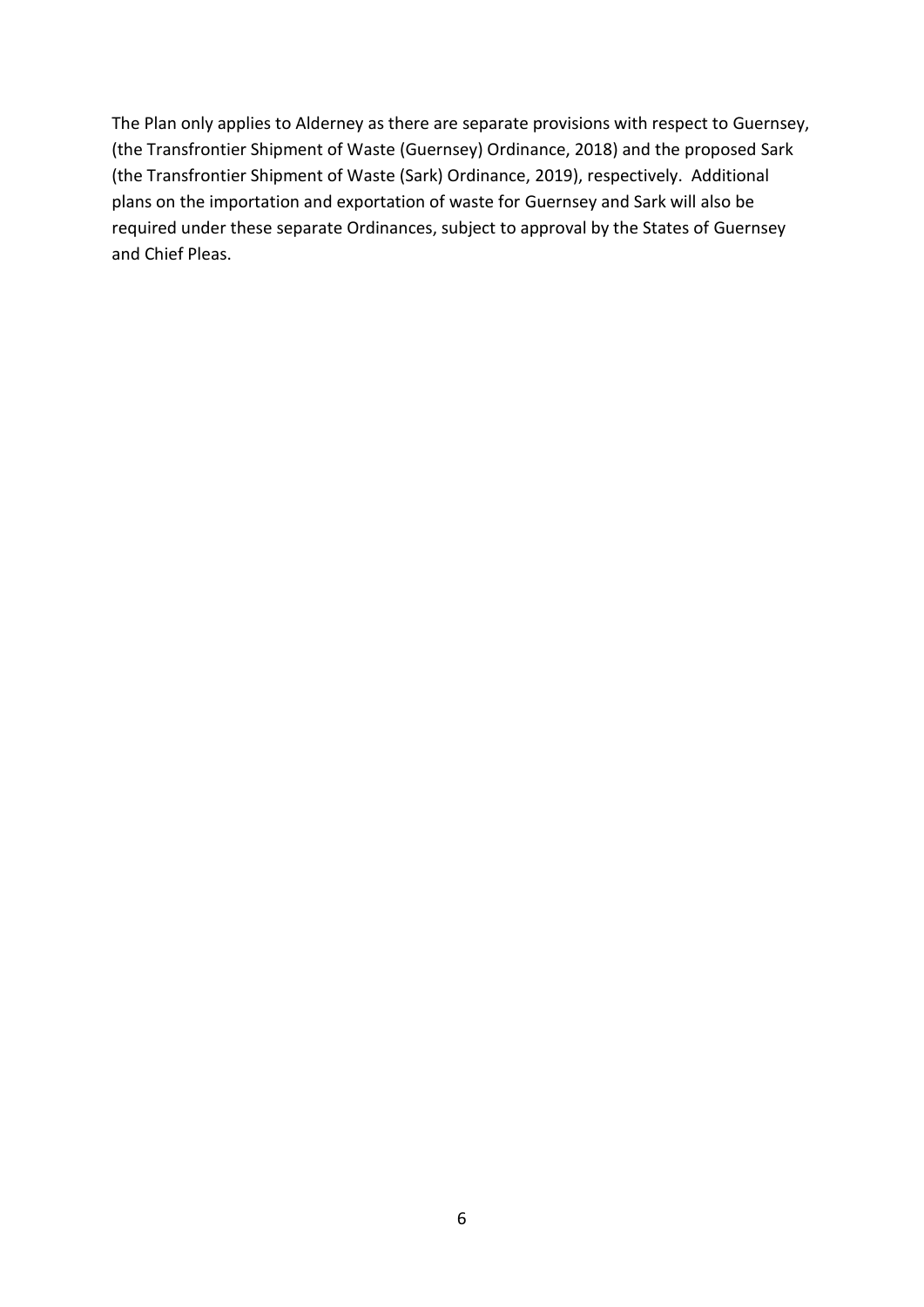# <span id="page-6-0"></span>**States of Alderney Plan for Imports and Exports of Waste**

The following page alone, (page 8), represents the Plan for the States of Alderney. The remaining parts of this document represent supporting information to clarify for those undertaking, or proposing to undertake such waste shipments, the provisions that apply.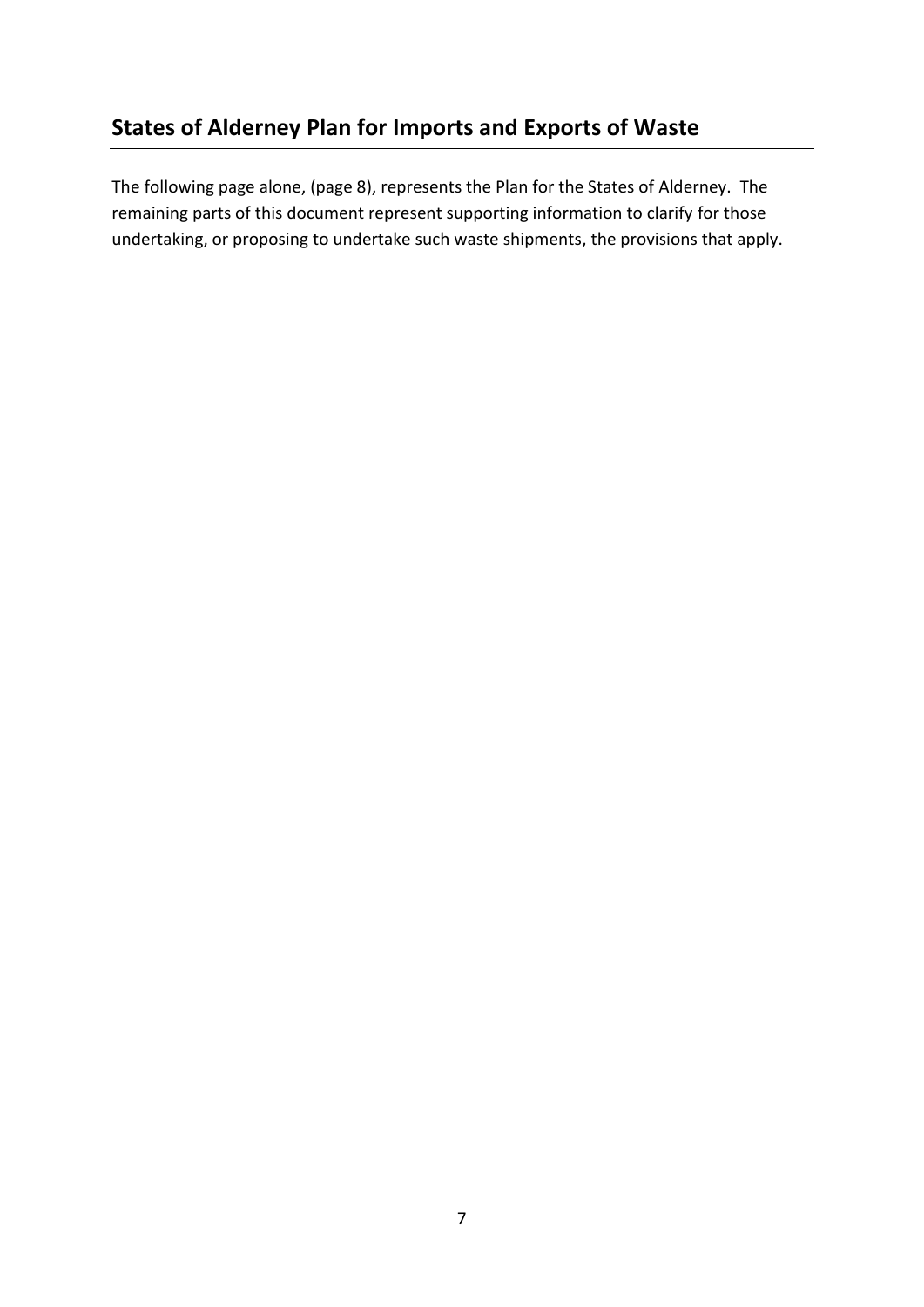#### **States of Alderney Plan for Imports and Exports of Waste**

#### <span id="page-7-1"></span><span id="page-7-0"></span>**Shipments of Waste for Disposal**

- 1. Consistent with the previous provisions of The Transfrontier Shipment of Waste (Alderney) Ordinance, 2002 and section 1 of, and paragraphs 17 and 19 of the Schedule to, The Transfrontier Shipment of Waste (Alderney) Ordinance, 2018, imports and exports of waste for disposal shall be prohibited save for the exceptions below;
- 2. Exports of waste for disposal to European Free Trade Association (EFTA) countries, or Member States of the European Union (EU), which in either case are also parties to the Basel Convention, to Guernsey or to Jersey<sup>4</sup>. Exports of waste for disposal will continue to be allowed to the United Kingdom following its exit from the EU.

*It should be noted that even where these exceptions apply, shipments of waste for disposal to and from Alderney are subject to the procedure of prior written notification and consent required under The Transfrontier Shipment of Waste (Alderney) Ordinance, 2018. In addition, where waste is exported for disposal to the UK, the UK will apply relevant UK legislation<sup>5</sup> and the policies in the UK Plan for Shipments of Waste. In these circumstances waste is required to be approved in principle under a Duly Reasoned Request (DRR), prior to seeking written notification and informed consent<sup>6</sup> .*

#### <span id="page-7-2"></span>**Shipments of Waste for Recovery**

- 3. Consistent with the previous provisions of The Transfrontier Shipment of Waste (Alderney) Ordinance, 2002 and section 1 of, and paragraph 20 of the Schedule to, The Transfrontier Shipment of Waste (Alderney) Ordinance, 2018, imports of waste for recovery shall be prohibited.
- 4. Exports of waste for recovery are permitted subject to meeting the requirements referred to in section 1 of, and paragraph 18 to, the Schedule to The Transfrontier Shipment of Waste (Alderney) Ordinance, 2018 and these requirements reflect the procedure applying to waste for recovery under the OECD Decision. A streamlined procedure where prior consent is not required for recovery of non-hazardous "green" list wastes is allowed for under the 2018 Ordinance.

<sup>1</sup> <sup>4</sup> The UK's ratification of the Basel Convention has also been extended to Jersey so it treated as a party to it.

<sup>&</sup>lt;sup>5</sup> The EU Regulation currently applies in the UK and its provisions, as in force at the date the UK exits the EU, will become "retained EU Law" from that date. In essence, this means that the provisions of the EU Regulation will become part of UK national law and continue to apply after the UK's exit; retained EU Law may be modified by the UK government so the provisions of the EU Regulation might in the future differ from equivalent provisions in UK national law.

<sup>&</sup>lt;sup>6</sup> The wording in italics and the footnote in the Plan are provided for information and are not part of the Plan.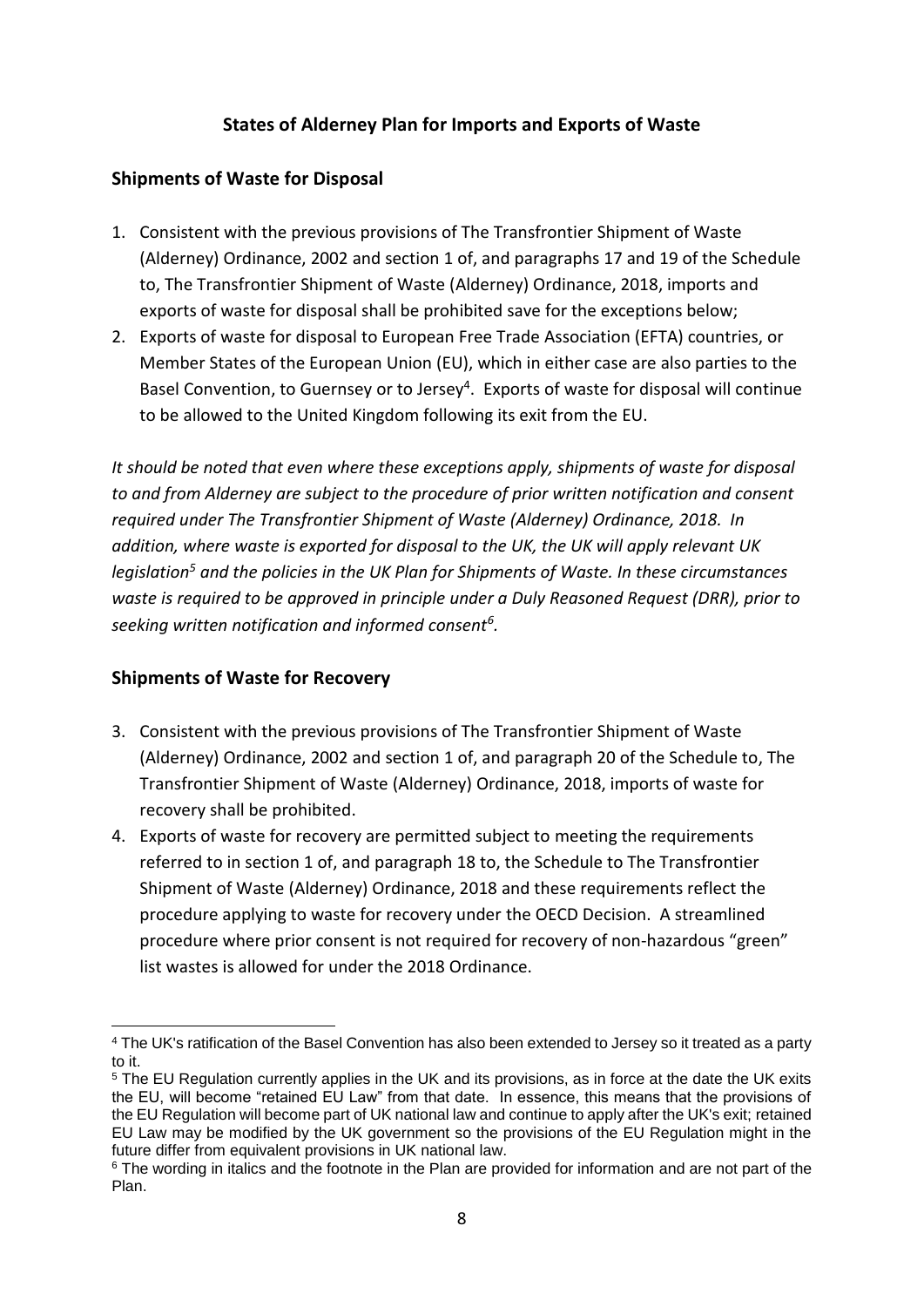<span id="page-8-0"></span>The remaining pages of this document are given to provide support and clarification to the Plan.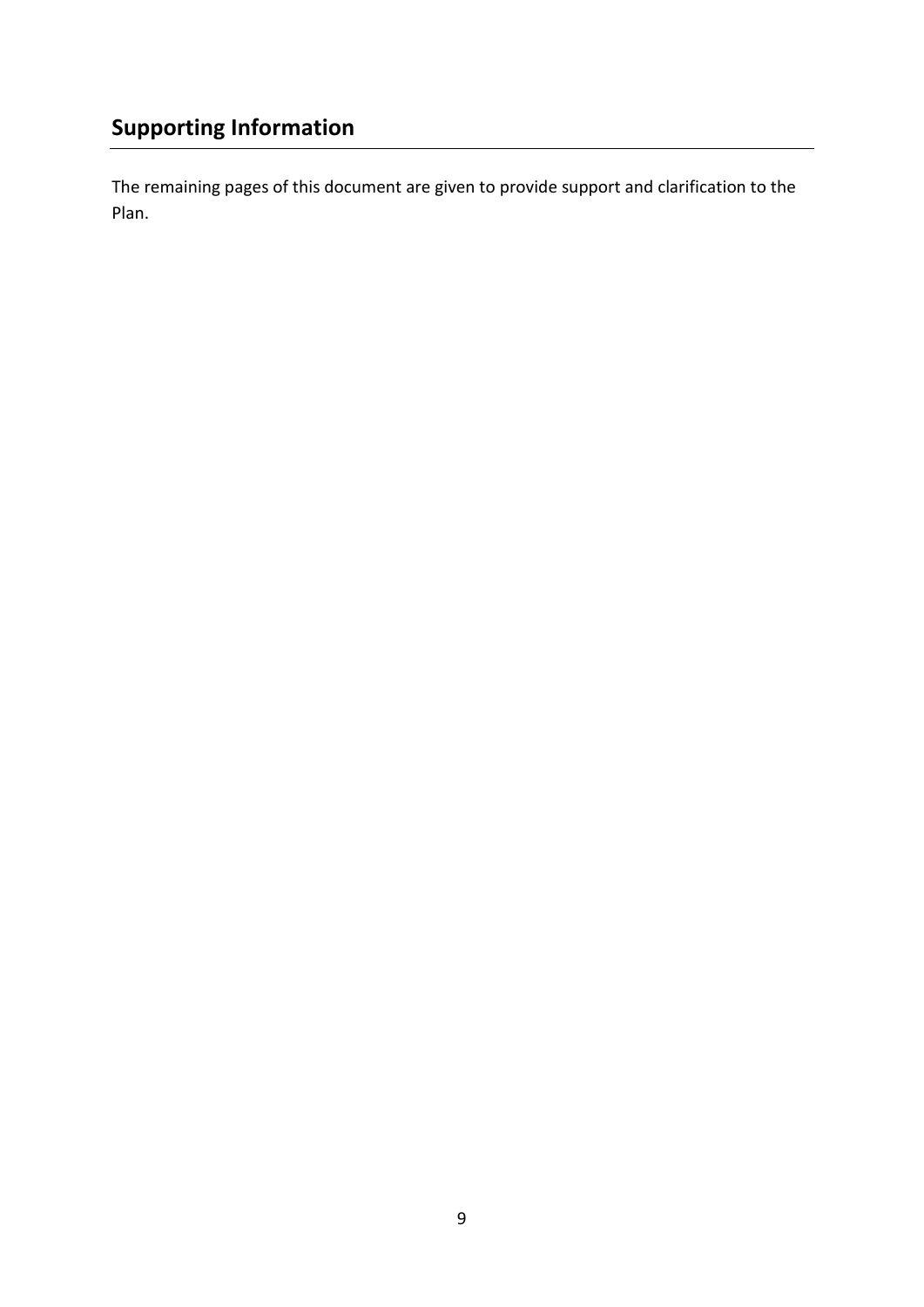# <span id="page-9-0"></span>**Details on Exports for Disposal**

The export of waste for disposal is distinct from waste that is exported for recovery, which is detailed later. Further information of the difference between disposal and recovery can be found in the Glossary.

#### <span id="page-9-1"></span>**General Policy**

Articles 34 and 35 of the European Waste Shipment Regulation, (WSR) prohibit the export of waste for disposal, without the prior informed consent of the competent authority receiving that waste. The Transfrontier Shipment of Waste (Alderney) Ordinance 2018 and the Plan seek to remain consistent with this principle.

#### <span id="page-9-2"></span>**Bilateral Agreements**

Shipments exported from Alderney will also be subject to legislation and policy relating to waste shipments imported into the country of destination. For EU countries the applicable legislation is the EU Regulation<sup>7</sup>. The most common EU country of destination, as at the date of approval of the Plan, for Bailiwick of Guernsey waste shipments for disposal is the UK which is governed separately by a Duly Reasoned Request (DRR) which restricts what wastes are permitted to be exported for disposal. Exports of waste for disposal will continue to be allowed to the United Kingdom following its exit from the EU.

In addition, as Alderney is not a member state of the European Union, (EU), but has had the Basel Convention extended to it, any exports for disposal into the EU may be subject to the requirement of a bilateral agreement. This bilateral agreement can be with the whole of the EU, or with individual member states as set out in Article 41 of the WSR.

#### <span id="page-9-3"></span>**Duly Reasoned Requests**

The UK has a policy set out in its plan (UK Plan for Shipments of Waste), that waste must not generally be imported for disposal. Under a very limited set of circumstances the UK will permit wastes to be imported for disposal, but in order to do so require parties, other than in emergency type situations, to submit a written submission, a Duly Reasoned Request, to one or more of the UK's competent authorities, depending on the final geographical destination of the waste (e.g. England or Scotland). The Bailiwick of Guernsey currently has a DRR with the UK's Environment Agency and this has been previously reviewed by the UK competent authority every few years. The current DRR is due to expire on 26 July 2020.

<sup>1</sup> <sup>7</sup> See footnote 5.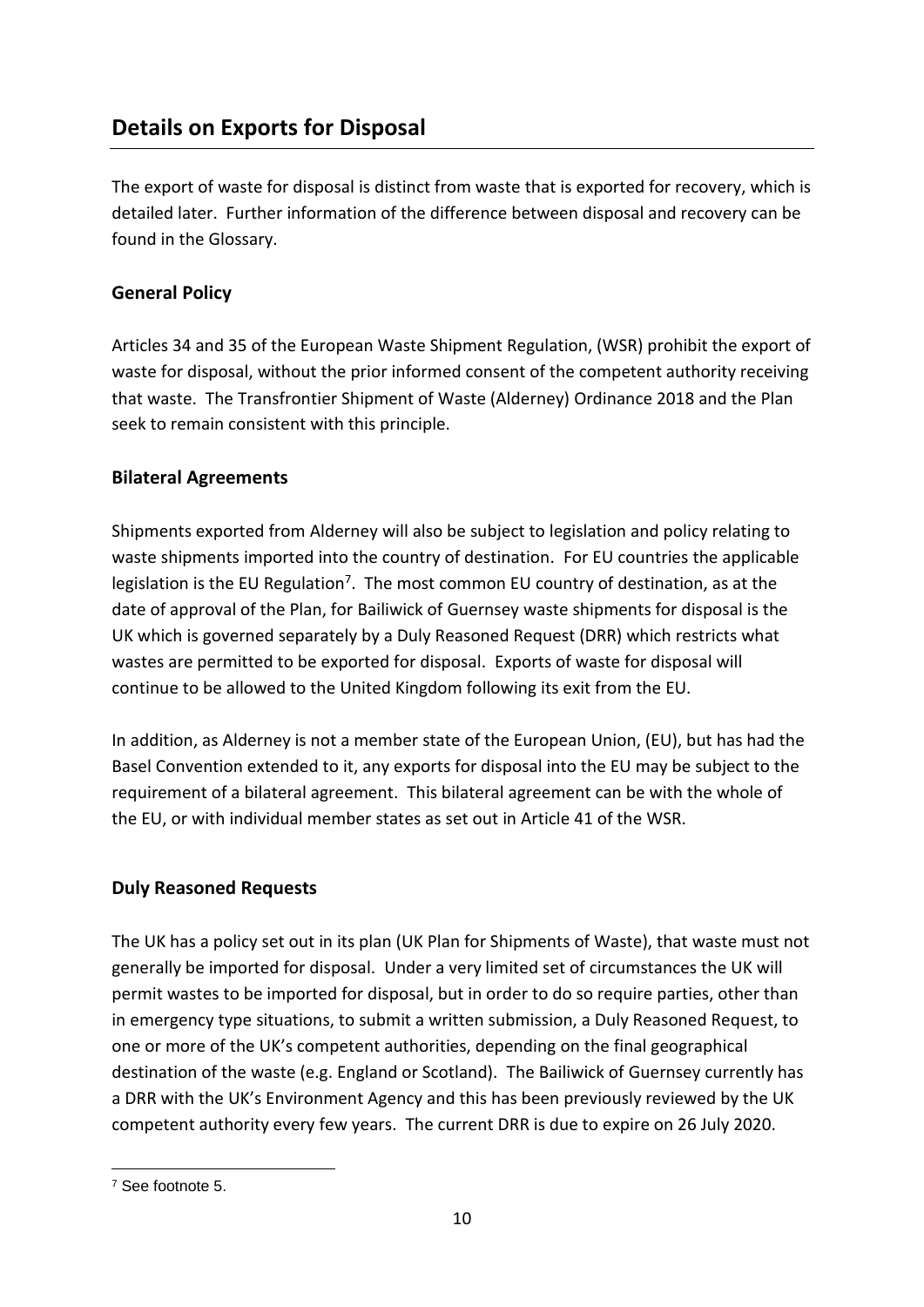Should the DRR not be acceded to in future the Director would be bound, under the 2018 Alderney Ordinance, to prevent waste exports for disposal being sent to the UK.

Any DRR request to an EU Member State from a party to the Basel Convention should be on the basis that the exporting jurisdiction does not have and cannot reasonably acquire the technical capacity and the necessary facilities in order to dispose of the waste in an environmentally sound manner.

The current restrictions from the Environment Agency allow wastes to be exported from the Bailiwick of Guernsey to the UK for disposal, provided it is sent to a facility not available in the Bailiwick. In particular, those facilities currently acceptable are disposal by high temperature incineration or specialist hazardous landfill.

The States' Trading Supervisory Board, not the Director is responsible for submissions and dealing with queries with the Environment Agency under the DRR.

#### <span id="page-10-0"></span>**Shipments for Laboratory Analysis**

In accordance with Article 3 of the modified EU regulation, shipments of waste explicitly destined for laboratory analysis to assess either its physical or chemical characteristics or to determine its suitability for recovery or disposal operations shall not be subject to the procedure of prior written notification and consent. Instead, the procedural requirements of Article 18 of the above regulation shall apply. The amount of such waste exempted when explicitly destined for laboratory analysis shall be determined by the minimum quantity reasonably needed to adequately perform the analysis in each particular case, and shall not exceed 25 kg.

Article 18 of the modified EU Regulation requires that written information be provided to accompany the waste for laboratory analysis in question. The minimum information required in these circumstances is set out in Annex VII to the modified EU Regulation. This documentation is available from the Director on request.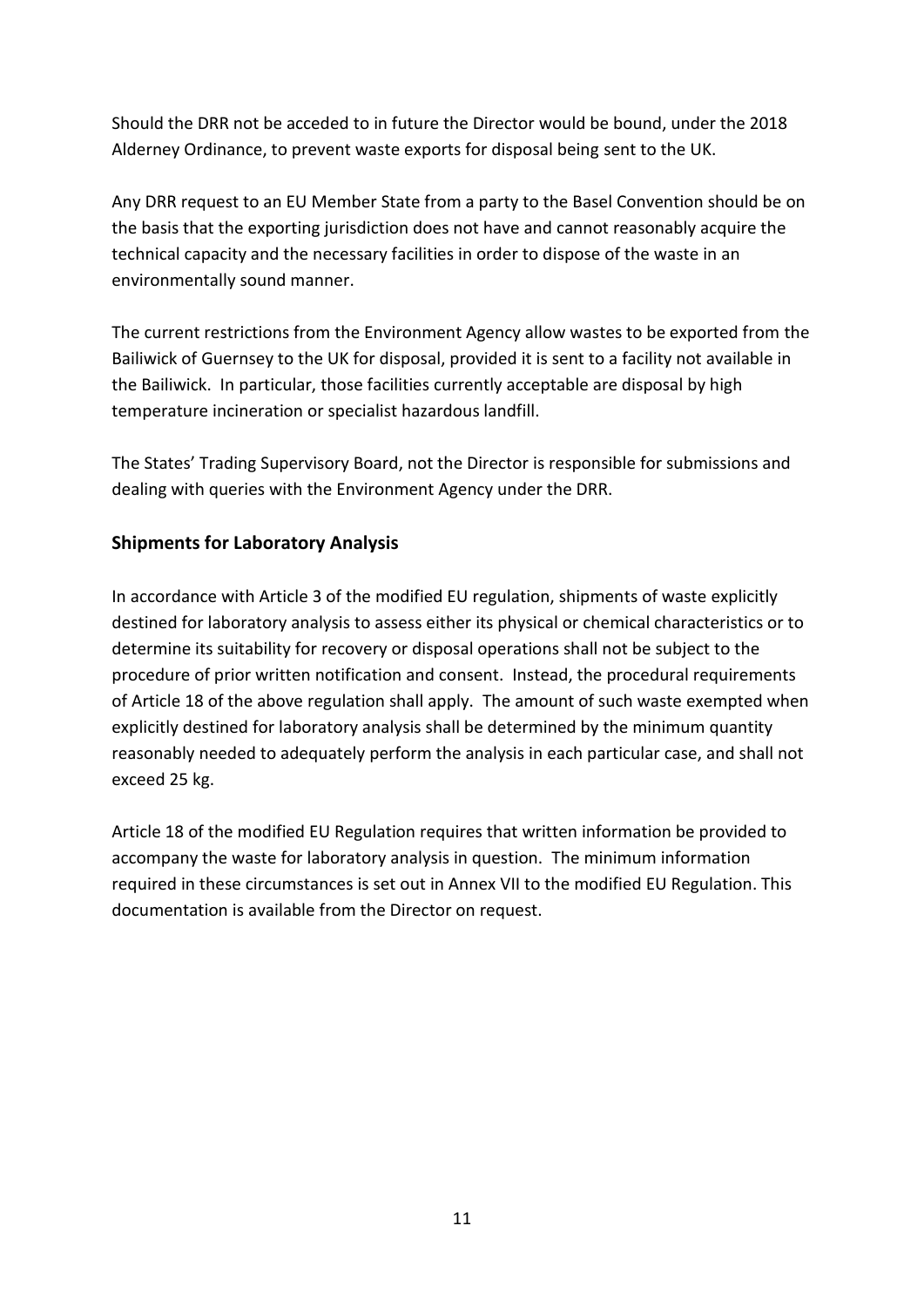#### <span id="page-11-1"></span><span id="page-11-0"></span>**General Policy**

Consistent with paragraph 19 of the Schedule to the Transfrontier Shipment of Waste (Alderney) Ordinance, 2018 and the previous provisions under the amended EU Regulation 259/93 within the Schedule to The Transfrontier Shipment of Waste (Alderney) Ordinance, 2002, the general policy is that all imports into Alderney of waste for disposal shall be prohibited.

The main reasons for this prohibition are that Alderney currently has no operational capacity to deal with waste for disposal from other locations and at present no regulatory controls required to licence, supervise and control waste operations.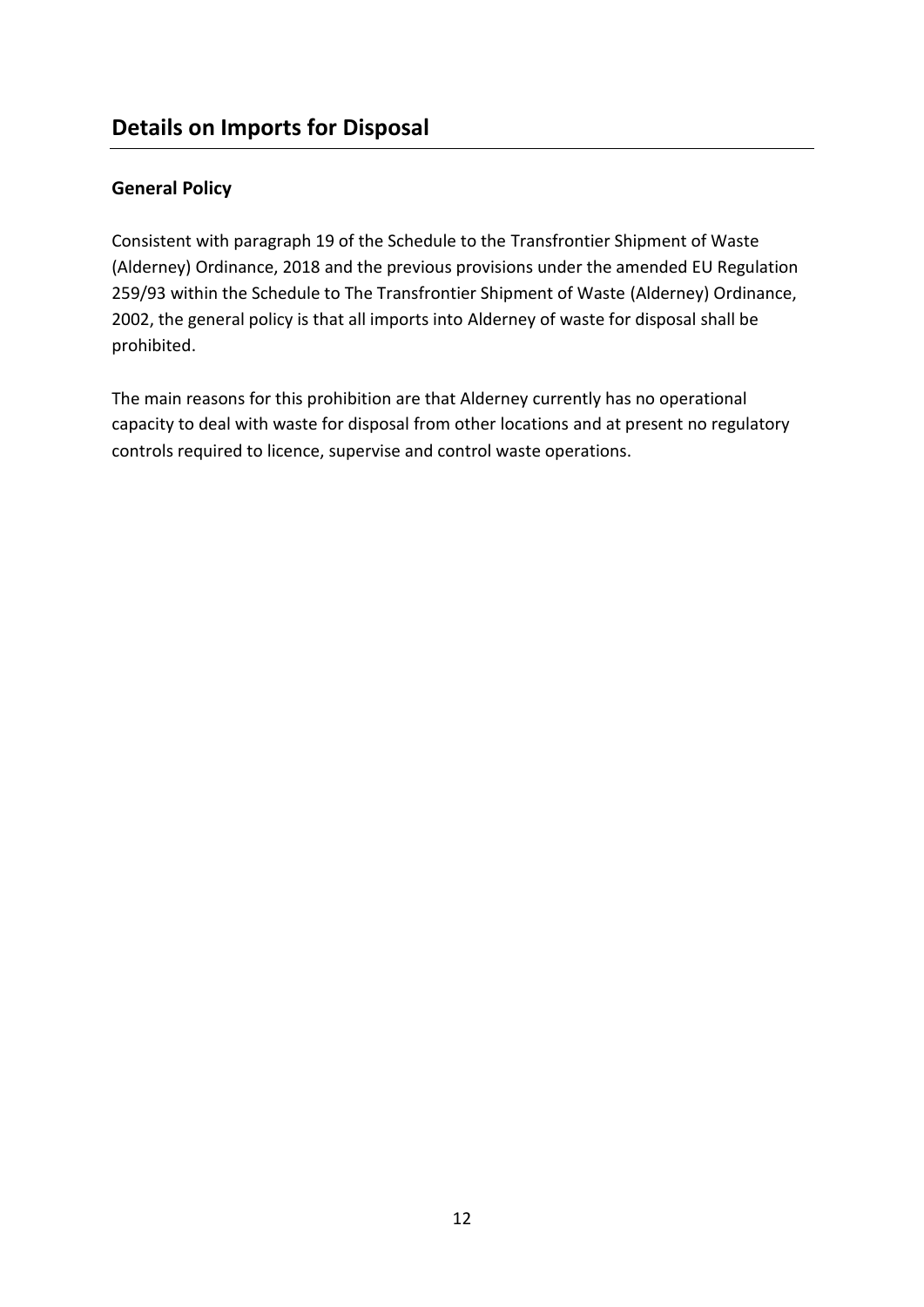#### <span id="page-12-1"></span><span id="page-12-0"></span>**General Policy**

Consistent with Article 36 of the modified EU Regulation, exports of hazardous wastes or mixtures of hazardous and other wastes for recovery shall generally be prohibited other than to OECD Decision countries.

Export of Green List Waste listed in Annex III or IIIA to the modified EU Regulation may be allowed to non-OECD Decision countries where such countries do not prohibit such imports<sup>8</sup>.

The control procedure for exports of waste for recovery will vary depending on whether the recoverable waste is regarded as hazardous, with more regulatory control being exercised if that is the case.

Where the competent authority of destination has indicated that it does not wish to receive certain types of waste it will notify the Secretariat of the Basel Convention in pursuant to Article 4(1) of the Convention. This requirement is implemented in the modified EU Regulation under Article 37 which sets out a process where nation States can identify which wastes they wish to prohibit, or accept with prior written approval, or allow with no controls, as specified in Commission Regulation EC 1418/2007. The Director will not permit any export of waste for recovery that has not been notified in accordance with Article 37 of the modified EU Regulation.

#### <span id="page-12-2"></span>**Shipments for Laboratory Analysis**

The same procedures with regard to sending waste to laboratories as set out on waste for disposal above, also apply to waste imports for recovery, including the 25 kg limit<sup>9</sup>.

#### <span id="page-12-3"></span>**Sham Recovery**

The process of seeking to dispose of waste under the guise of recovery is described as sham recovery. This could be attempted as less strict controls apply to shipments for recovery than for disposal of waste because of the environmental benefits in recovering waste. Under Article 12 of the modified EU Regulation the Director may object to a shipment to be exported from Alderney if the Director determines that sham recovery is occurring. The

<sup>1</sup> <sup>8</sup> See Article 37 of the modified EU Regulation as modified by paragraph 18(2) of the Schedule to the 2018 Ordinance.

<sup>9</sup> See Article 3(4) of the Modified EU Regulation.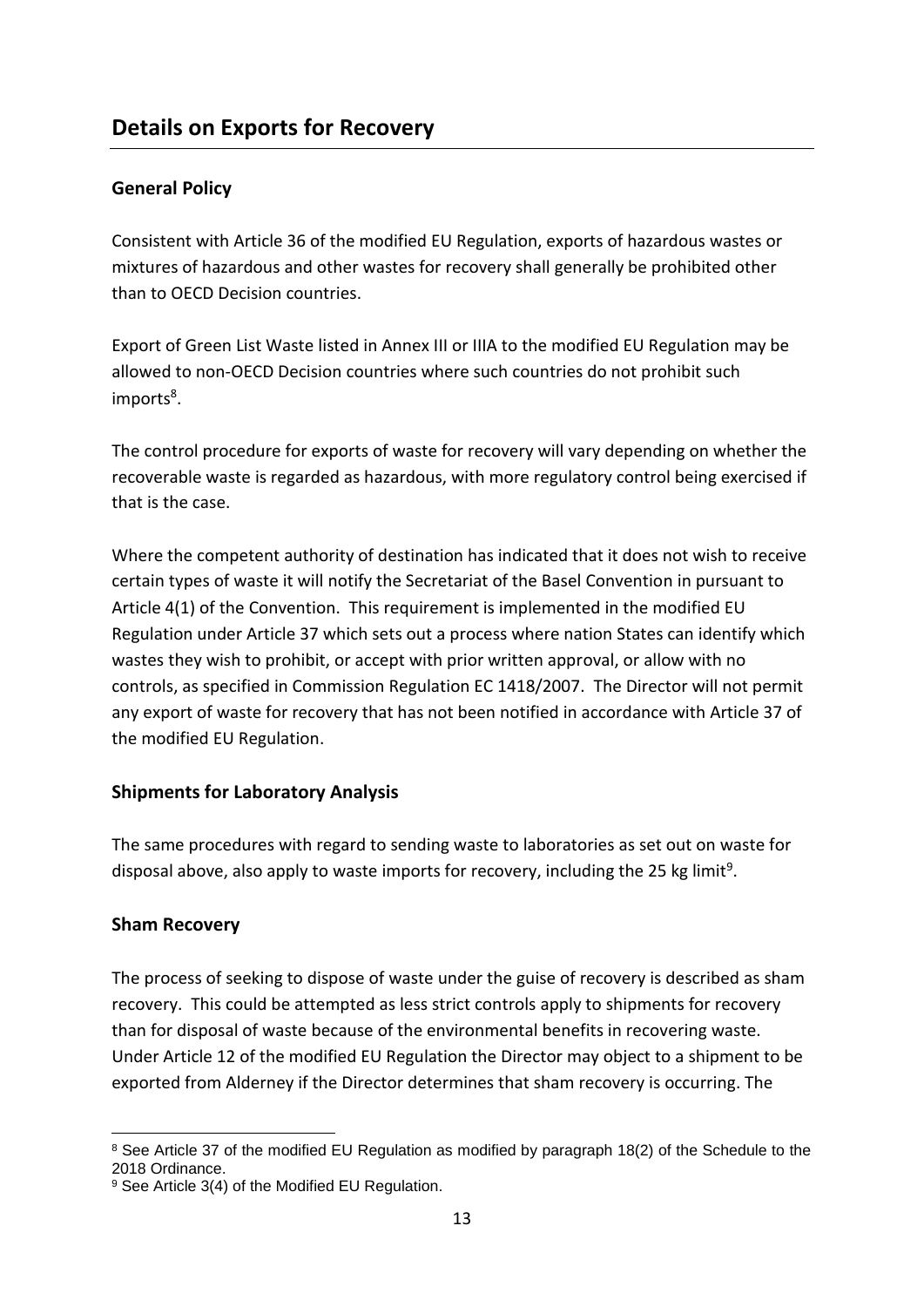same ground for objection is available for a receiving competent authority in the EU under the EU Regulation. In particular Article 12(1)(g) of the EU Regulation allows a competent authority in the EU to object to a shipment of waste where the ratio of the recoverable and non-recoverable waste, the estimated value of the materials to be finally recovered or the cost of the recovery and the cost of the disposal of the non-recoverable fraction do not justify the recovery, having regard to economic and / or environmental considerations. In such circumstances the Director may also determine that the operation is not being undertaken in an environmentally sound manner as required under the modified EU Regulation<sup>10</sup>.

1

<sup>10</sup> See Article 49 of the modified EU Regulation.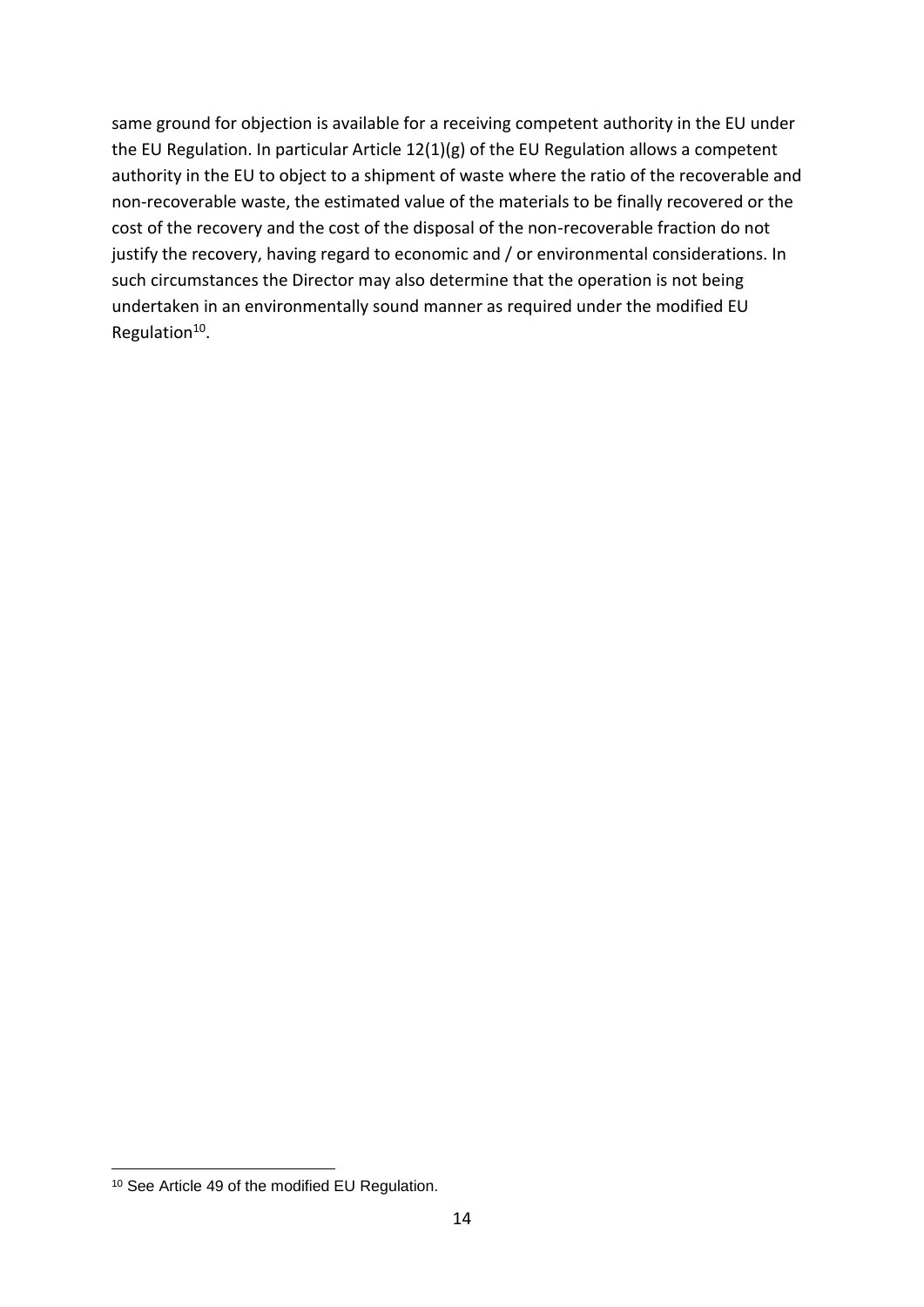#### <span id="page-14-1"></span><span id="page-14-0"></span>**General Policy**

1

Consistent with paragraph 20 of the Schedule to The Transfrontier Shipment of Waste (Alderney) Ordinance, 2018 and the previous provisions under the amended EU Regulation 259/93 within the Schedule to The Transfrontier Shipment of Waste Ordinance, 2002, the general policy is that all imports into Alderney of waste for recovery shall be prohibited<sup>11</sup>.

The main reason for this prohibition is that Alderney has no operational capacity to deal with waste for recovery from other locations and at present no regulatory controls required to licence, supervise and control waste operations.

<sup>11</sup> See Article 43 of the modified EU Regulation, as substituted by paragraph 20 of the Schedule to the 2018 Ordinance.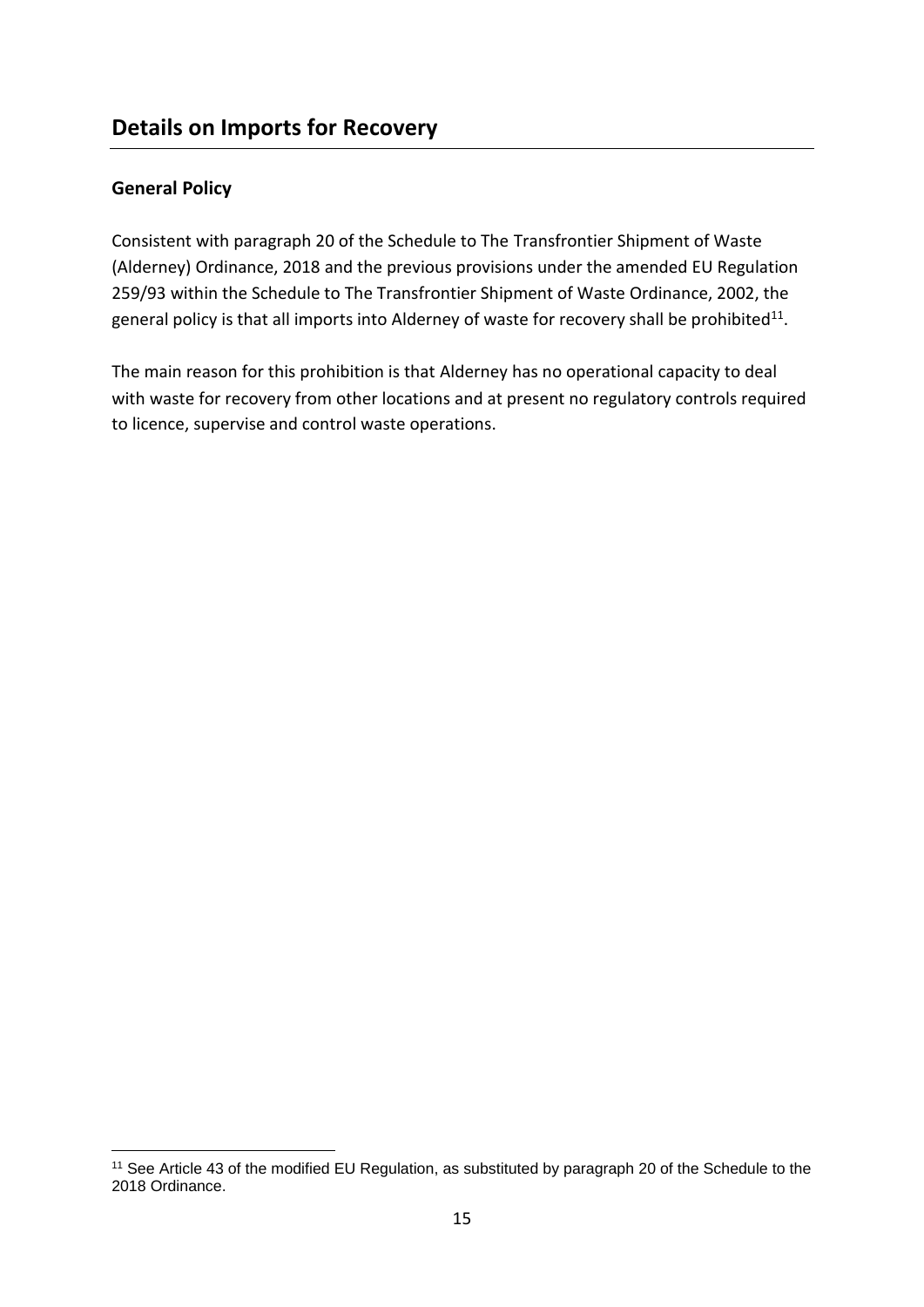# <span id="page-15-0"></span>**The Director of Environmental Health and Pollution Regulation, (the Director)**

#### <span id="page-15-1"></span>**Designation**

Under sections 3 and 4 of the 2018 Ordinance, the Director of Environmental Health and Pollution Regulation (the Director) is designated, in relation to Alderney, as the competent authority of dispatch, destination and of transit for waste either, imported, exported or transiting through Alderney. The Director acts on behalf of the States of Alderney as competent authority of dispatch (export) and destination (import). Consistent with the Transfrontier Shipment of Waste (Alderney) Ordinance, 2002, the Director acts on behalf of the UK competent authority as competent authority of transit on behalf of the States of Alderney.

#### <span id="page-15-2"></span>**Role of the Director with Respect to this Plan**

Section 14(2) of the Ordinance sets out the role of the Director in raising objections under the plan, as set out below;

"For the purpose of ensuring environmentally sound management of waste and preventing movements of waste which are not in accordance with the plan, the Director must, within the applicable time limit specified in the modified EU Regulation object to any shipment of waste notified under the modified EU Regulation which the plan indicates should not be imported into or exported from Alderney."

Should the Director receive prior notification of a proposed waste shipment that is in contravention to this plan, he/she will object to the shipment and inform the notifier stating the reasons for such an objection.

In addition, and without prejudice to the above, the Director has additional powers to raise other objections, termed reasoned objections, to imports and exports and waste transit shipments in Alderney. These are referred to in section 14(4) of the Ordinance and set out within the modified EU Regulation. The grounds to raise reasoned objections can occur when waste is destined for disposal but is not listed on any classification list, but the Director may also object when;

- the planned shipment would be contrary to national legislation in an objecting country
- the notifier or consignee was previously convicted of illegal shipment
- the consignee repeatedly fails to dispose or recover of waste in a timely manner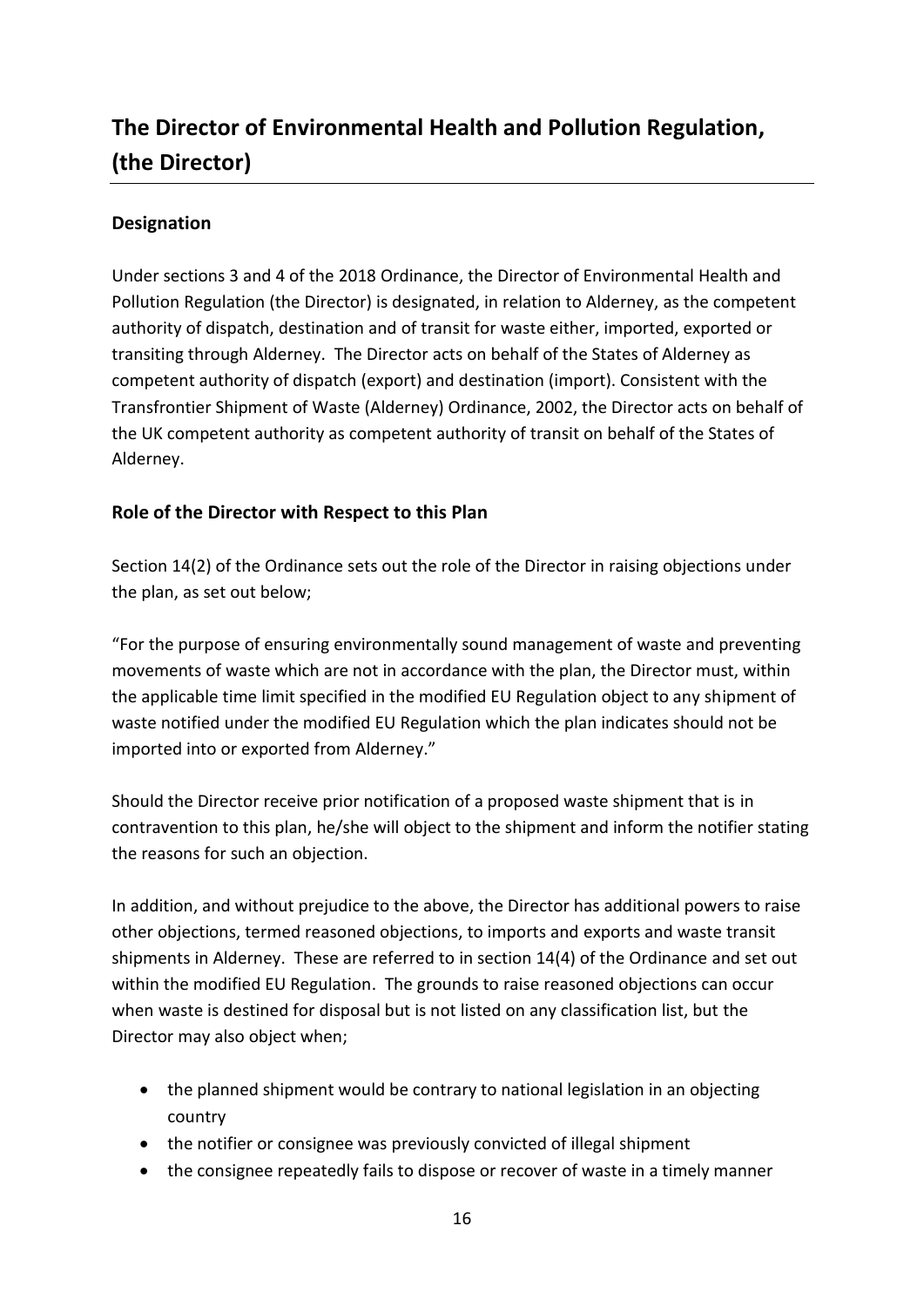such that it represents illegal shipment.

The Director shall exercise the functions above, as set out in section 6(2) of The Environmental Pollution (Guernsey) Law, 2004, "with fairness, impartiality and independence and in a manner that is timely, transparent and objective...".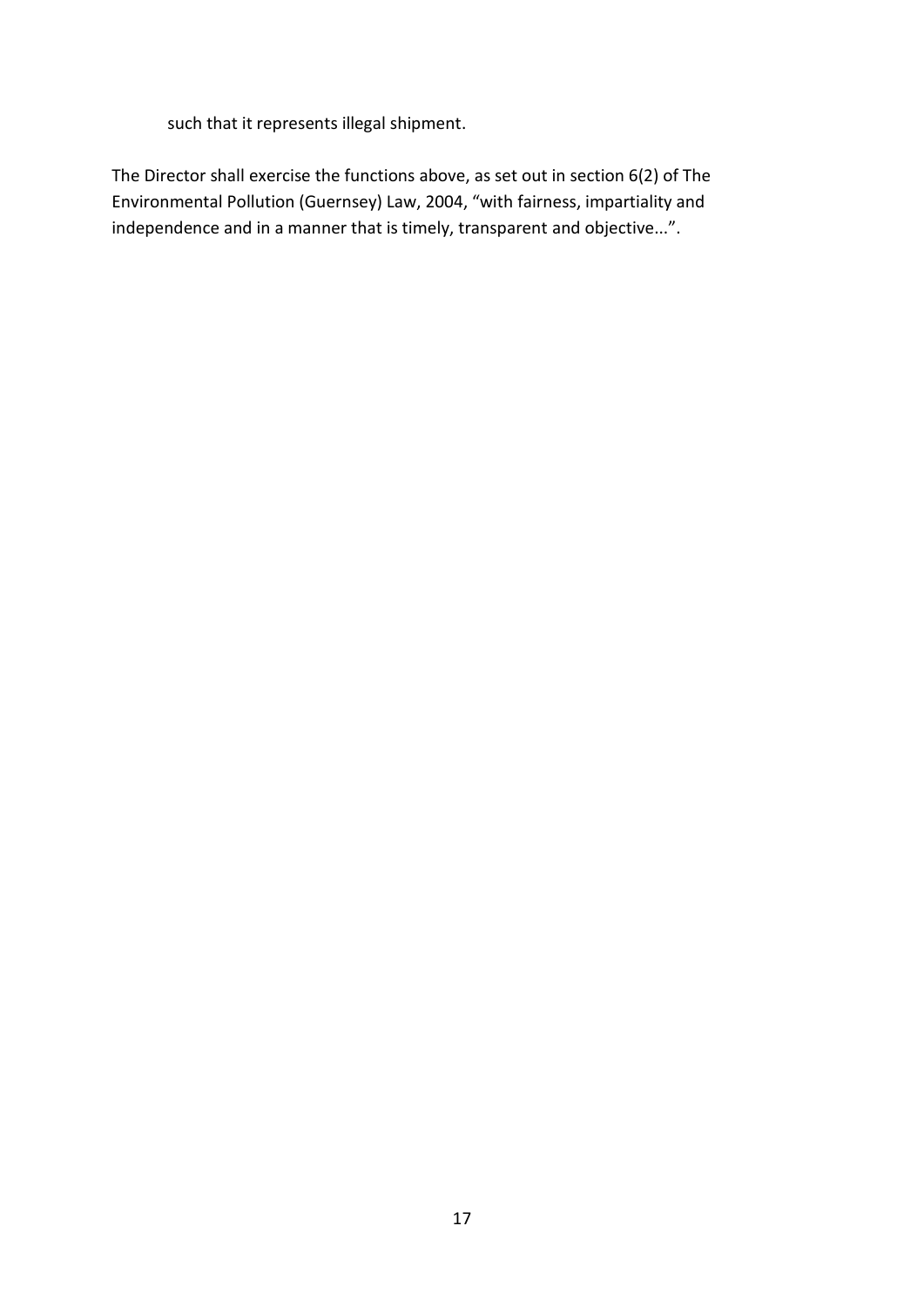# <span id="page-17-0"></span>**Implementation**

Should the States of Alderney approve this draft plan it will become the Management Plan for the Importation and Exportation of Waste for Alderney and shall come into effect on the 19th November 2018.

The plan shall remain in force until such time as the Policy and Finance Committee submit a new draft plan for approval by the States of Alderney.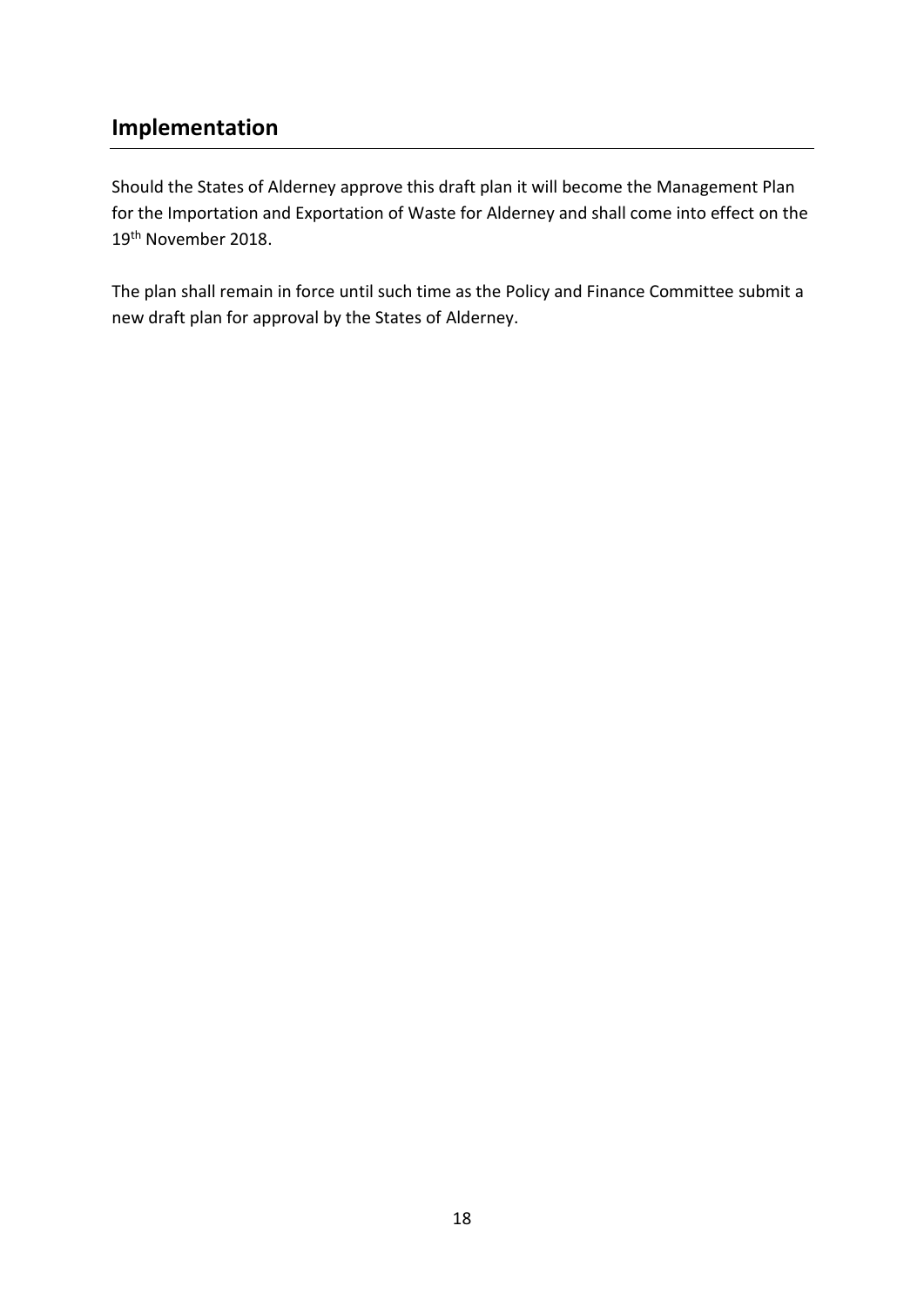# <span id="page-18-0"></span>**Glossary**

**Advice note; This glossary refers to a number of terms defined in the modified EU Regulation as given effect in Alderney by the 2018 Ordinance. The modified EU Regulation is given effect as amended, replaced or re-enacted from time to time by other EU legislation. Therefore, this glossary sets out these meanings as at the date of issue of the Plan.** 

"Basel Convention" means the Basel Convention of 22 March 1989 on the control of transboundary movements of hazardous wastes and their disposal.

"Disposal" has the meaning in the EU Regulation which is that set out in Article 3(19) of the Waste Framework Directive. This includes any of the operations provided for in Annex I of that Directive.

"EFTA" means a European Free Trade Association member country.

"EU Regulation" or "WSR" means Regulation (EC) No. 1013/2006 of the European Parliament and of the Council of 16 June 2006 on shipments of waste as amended, replaced or re-enacted.

"Environmentally sound management" has the meaning in the EU Regulation i.e. taking all practicable steps to ensure that waste is managed in a manner that will protect human health and the environment against adverse effects which may result from such waste.

"Hazardous waste**"** has the meaning in the modified EU Regulation which is that set out in Article 3(2) of the Waste Framework Directive i.e. waste which displays one or more of the hazardous properties listed in Annex III to that Directive.

"The modified EU Regulation" means the EU Regulation as modified by the Transfrontier Shipment of Waste (Alderney) Ordinance, 2018.

"OECD Decision" means Decision C(2001)107/Final of the OECD Council concerning the revision of Decision C(92)39/Final on control of transboundary movements of wastes destined for recovery operations.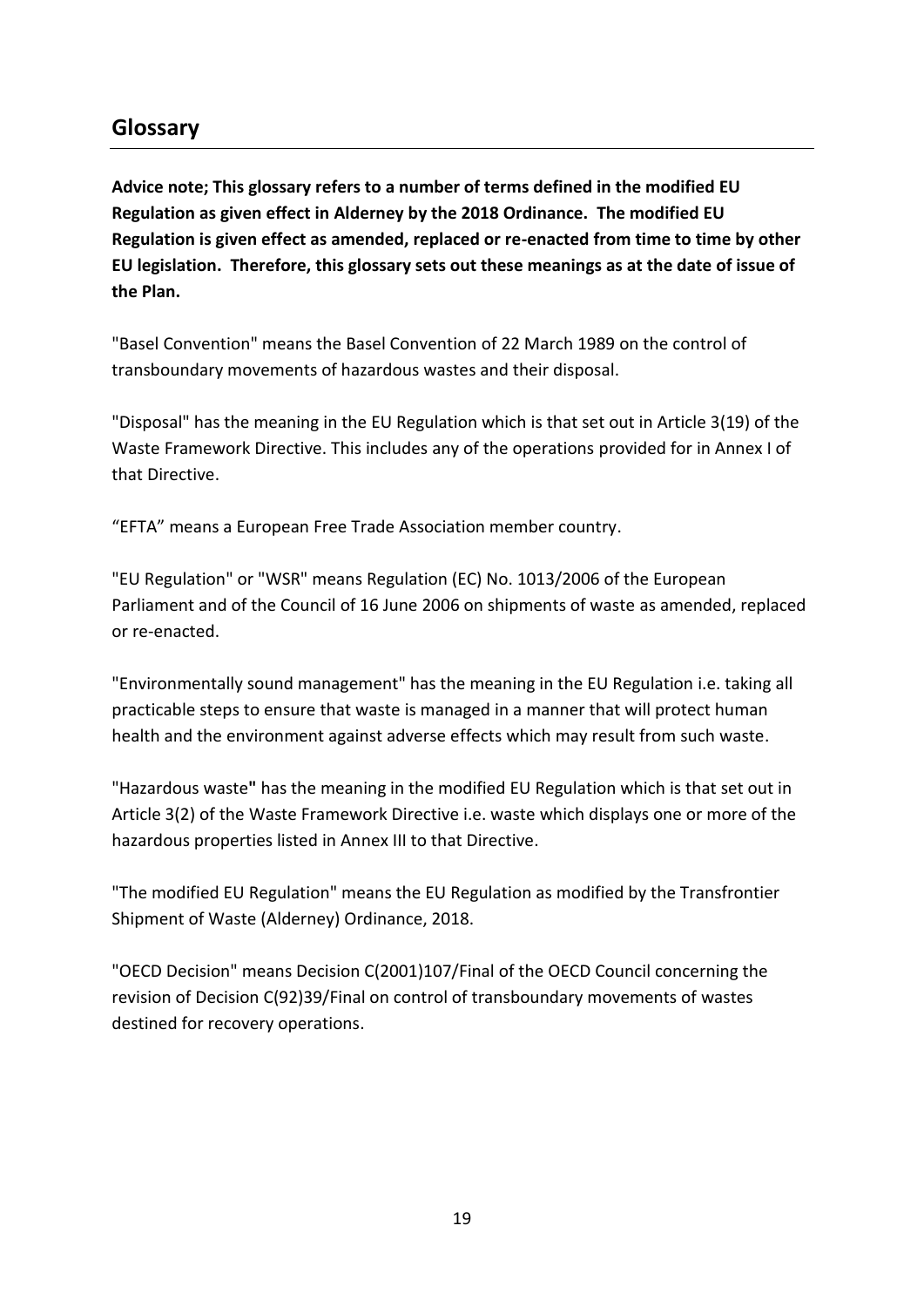"OECD Decision countries" means those countries specified in Annex D of the OECD Guidance Manual for the Control of Transboundary Movements of Recoverable Waste<sup>12</sup>.

"Recovery" has the meaning in the EU Regulation which is that set out in Article 3(15) of the Waste Framework Directive; this includes any of the operations provided for in Annex II of that Directive.

"The 2018 Ordinance" means the Transfrontier Shipment of Waste (Alderney) Ordinance, 2018 as amended, replaced or re-enacted.

"Waste" has the meaning in the EU Regulation which is that set out in Article 3(1) of Waste Framework Directive; "any substance or object which the holder discards or intends or is required to discard".

"Waste Framework Directive" means Directive 2008/98/EC on waste and repealing certain Directives as amended, replaced or re-enacted.

"WSR" see "EU Regulation".

1

Other terms used in this document have the same meaning as in the 2018 Ordinance and the modified EU Regulation.

<sup>&</sup>lt;sup>12</sup> Guernsey, Alderney, Sark, Jersey and the Isle of Man are OECD Decision countries for these purposes.